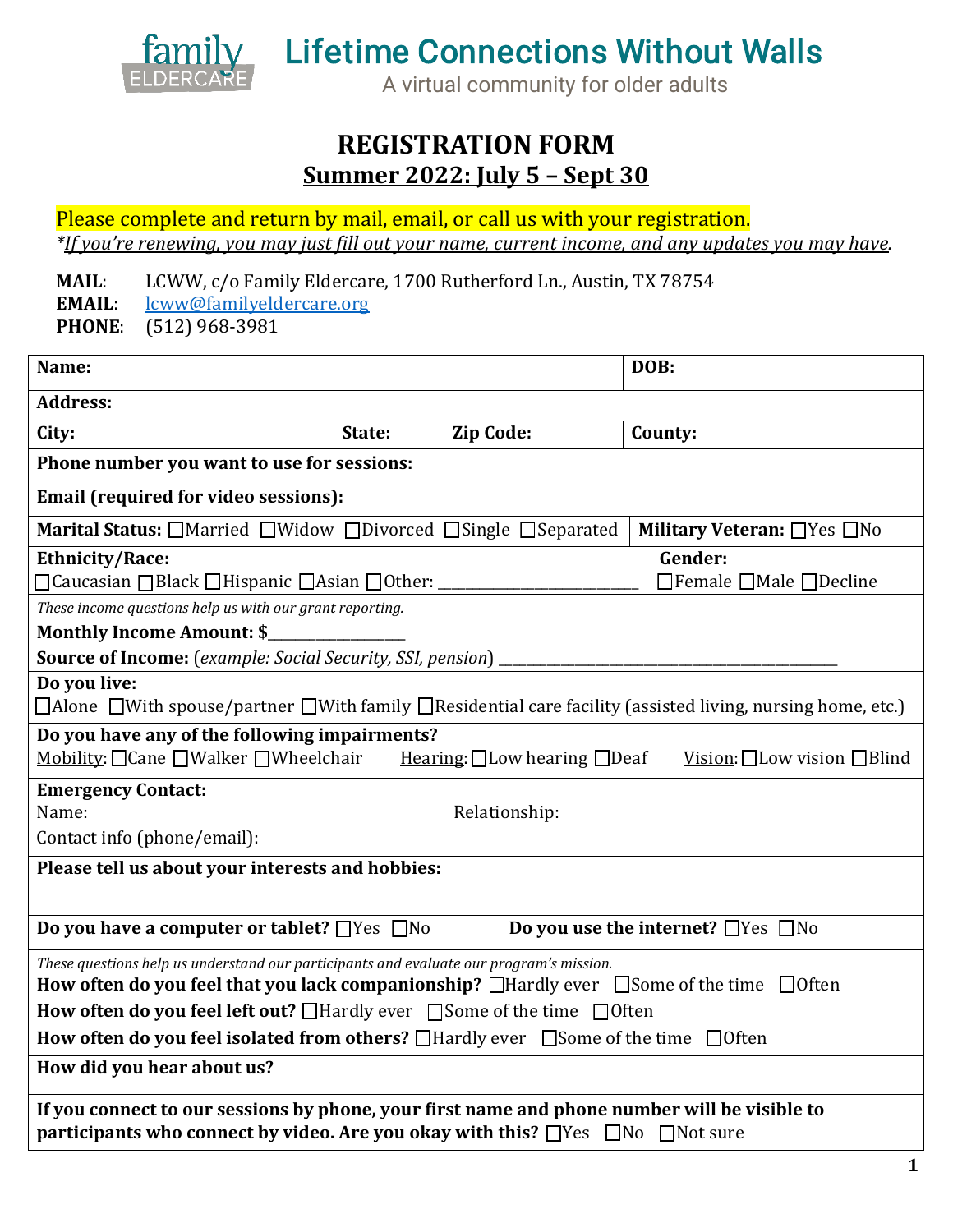

## **SESSION SELECTION Summer 2022: July 5 – Sept 30**

## **Please select the sessions below that you want to register for and return to us.**

**\*IMPORTANT:** For the sessions that also incorporate video (noted with the **a** icon), please select if you will be joining by video or phone.

- $\Box$  Across the Miles
- $\Box$  Armchair Traveling  $\Box$  $\Box$ Phone
- $\Box$  Art Workshop  $\Box$  $\n *DPhone*\n *TVideo*\n$
- $\Box$  BINGO (Please note there is currently a waitlist for this session)
- $\Box$  Brain Aerobics
- $\Box$  Chair Yoga  $\Box$  $\n **DPhone**\n **TVideo**\n$
- $\Box$  Coffee Talk
- $\Box$  COVID-19 Updates
- $\Box$  Fall 2022 Sneak Peek
- $\Box$  Gratitude
- $\Box$  Grief and Loss Support Group
- $\Box$  Harmless Harmonies
- $\Box$  Historical True Crime
- $\Box$  LCWW Video Training & Support  $\Box$
- $\Box$  Living Well with Vision Loss
- $\Box$  Medicare Minutes
- $\Box$  Movie Chat
- $\Box$  Museum Tour: Bouquets to Art  $\Box$  $\Box$ Phone
- $\Box$  Museum Tour: Faith Ringgold  $\Box$ <br>  $\Box$  Theone  $\Box$  Video  $\n *Thene*\n$
- $\Box$  Name That Tune
- $\Box$  National Parks  $\Box$  $\n *TV*ideo$
- $\Box$  Nutrition Series
- $\Box$  Opera Insights w/Debra & Marc
- $\Box$  Reminiscing Series
- $\Box$  Route 66  $\Box$  $\n *Thene*\n$
- $\Box$  Share & Learn
- $\Box$  Stay Smart
- $\Box$  Stay Strong  $\n **Phone**\n **TVideo**\n$
- $\Box$  Story Café
- $\Box$  Time Travel With Me
- $\Box$  Voting in the 2022 Midterms
- $\Box$  Weird Texas Museums  $\Box$ <br>  $\Box$  Phone  $\Box$  Video  $\Box$ Phone